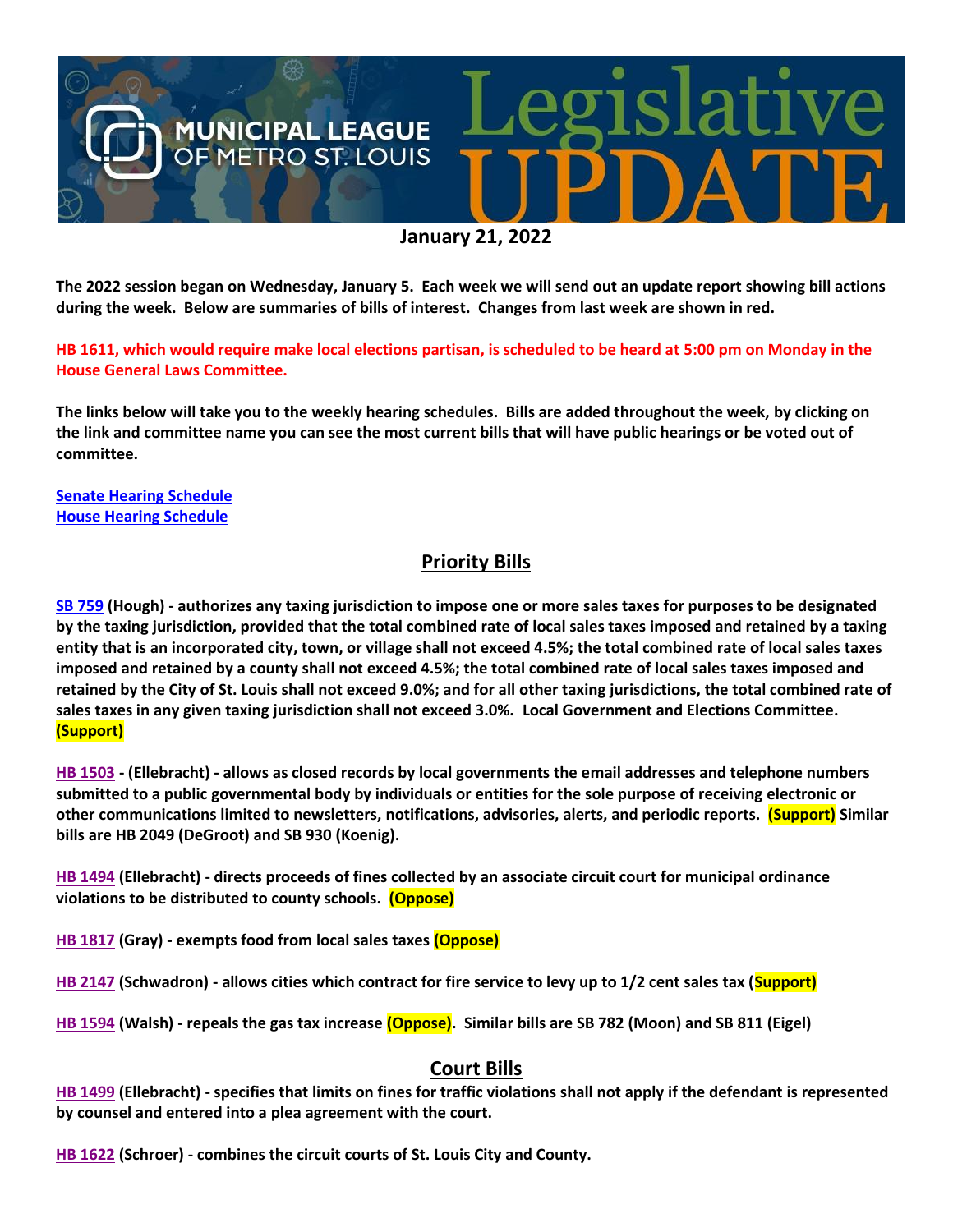**[HB 1702](https://house.mo.gov/Bill.aspx?bill=HB1702&year=2022&code=R) (Roberts) - no court shall issue a warrant of arrest for a person's failure to respond, pay the fine assessed, or appear in court with respect to a person's first traffic citation issued for an infraction. In lieu of such warrant of arrest, the court shall issue a notice of failure to respond, pay the fine assessed, or appear. Upon application by the driver for a driver's license or driver's license renewal, the department shall deny the application until all delinquent fines and fees in connection with the traffic offense have been satisfied. Upon satisfaction of the delinquent fines and fees, the department shall issue a driver's license to the driver provided such person is otherwise eligible for such license or renewal. For a person's second or subsequent traffic citation issued for an infraction under the provisions of this chapter, the person's license shall be suspended until such person pays any fine assessed or appears in court with respect to such traffic citation.**

**[HB 2007](https://house.mo.gov/Bill.aspx?bill=HB2007&year=2022&code=R) (Haffner) - allows municipal judges to suspend the driver's license for failure to appear in court for violations of municipal ordinances. (Support)**

## **Economic Development Bills**

**[HB 1598](https://house.mo.gov/Bill.aspx?bill=HB1598&year=2022&code=R) (Falkner) - prohibits a redevelopment project from collecting economic activity taxes or payments in lieu of taxes from any tax whose revenues are dedicated to public safety unless the governing body of the municipality or the commission established under current law has voted to allow the redevelopment project to collect the economic activity taxes or payments in lieu of taxes of that tax. Local Government Committee. Heard 1/13.**

**[SB 735](https://www.senate.mo.gov/22info/BTS_Web/Bill.aspx?SessionType=R&BillID=71259902%20%20) (Koenig) - requires NIDs, CIDs and TDDs to be terminated upon completion of improvements and satisfaction of debt. Also limits total combined sales taxes of CIDs and TDDs to 3.25% and exempts food. Ways & Means Committee. Heard 1/20.**

**[SB 874](https://www.senate.mo.gov/22info/BTS_Web/Bill.aspx?SessionType=R&BillID=71259609) (Arthur) - allows a school district to exclude real property from a proposed tax increment financing redevelopment area if the school district determines that such redevelopment area will have an adverse effect on such school district.**

**[SB 908](https://www.senate.mo.gov/22info/BTS_Web/Bill.aspx?SessionType=R&BillID=71259913) (Koenig) - requires the governing body of a city or county establishing a NID, CID, TDD or TIF to submit to the State Auditor and the Department of Revenue a description of the boundaries of the district, as well as information on assessments made in the district, as described in the act.**

# **Election Bills**

**[HB 1601](https://house.mo.gov/Bill.aspx?bill=HB1601&year=2022&code=R) (Chipman) - requires a person appointed to elective public office not be delinquent in the payment of state income tax, personal property tax, municipal tax, or real property tax.**

**HB [1611](https://house.mo.gov/Bill.aspx?bill=HB1611&year=2022&code=R) (Sassmann) - requires candidates for political subdivision or special district offices that are currently designated as nonpartisan to file an indication of their political party membership, if any, when running for office. Independents may continue to run for such local offices in the same manner. General Laws Committee. Hearing 1/24. (Oppose)**

**[HB 1859](https://house.mo.gov/Bill.aspx?bill=HB1859&year=2022&code=R) (Eggleston) - political subdivisions or special districts shall label ballot measures of any type that are submitted to a vote of the people alphabetically in the order in which they are submitted.**

**[HB 1911](https://house.mo.gov/Bill.aspx?bill=HB1911&year=2022&code=R) (Shaul) - political subdivisions or special districts shall label ballot measures of any type that are submitted to a vote of the people alphabetically in the order in which they are submitted.**

**[HJR 91](https://www.house.mo.gov/Bill.aspx?bill=HJR91&year=2022&code=R) [\(Eggleston\)](https://www.house.mo.gov/MemberDetails.aspx?year=2022&district=2) – upon voter approval the Constitutional amendment would change the process and requirements for initiative petitions seeking a Constitutional amendment. Hearing Canceled. Similar t[o HJR 102](https://www.house.mo.gov/Bill.aspx?bill=HJR102&year=2022&code=R) (Evans) Elections Committee. Heard 1/19.**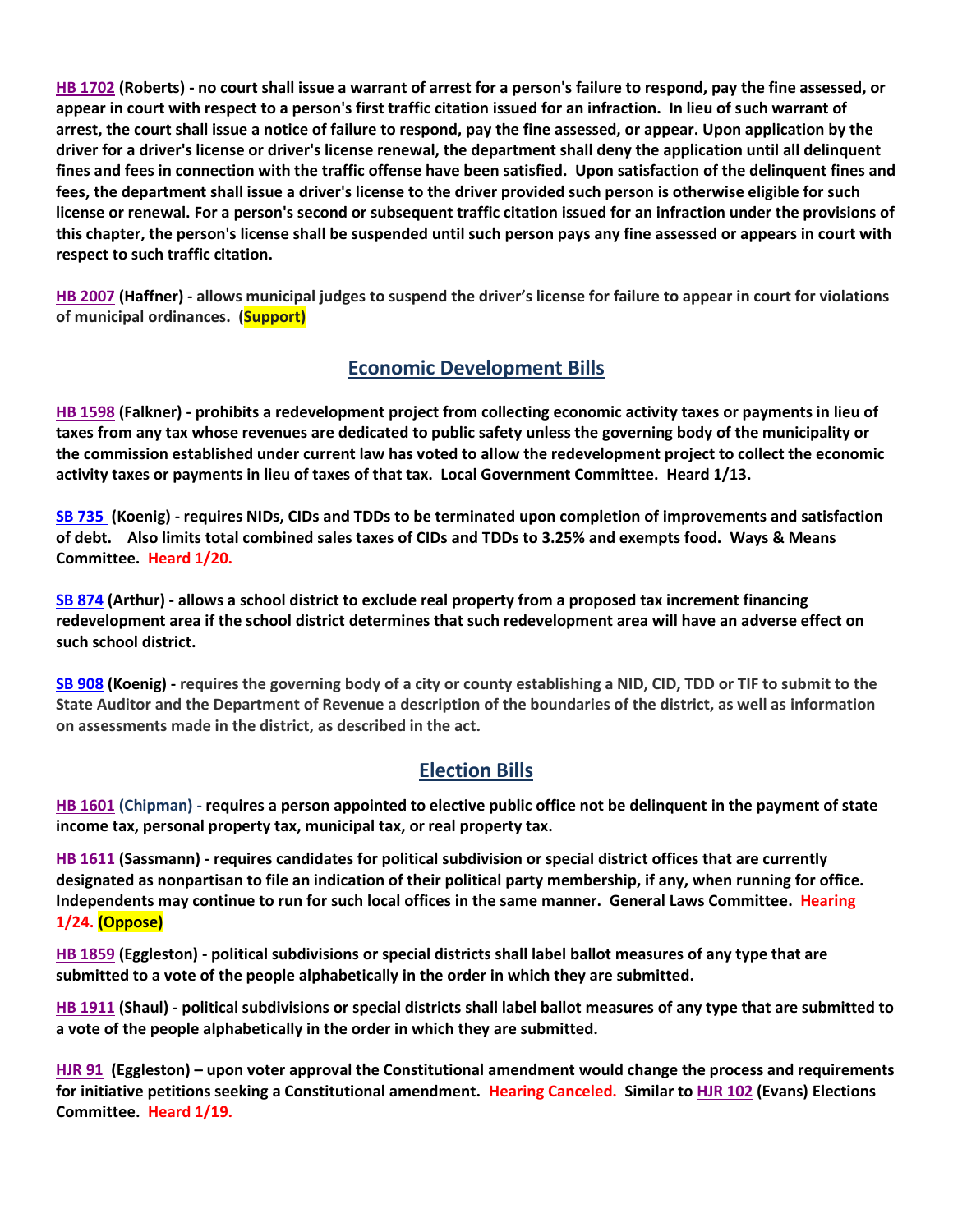**[SB 1049](https://www.senate.mo.gov/22info/BTS_Web/Bill.aspx?SessionType=R&BillID=73129349) (Brattin) - requires all candidates for offices in cities, towns, villages, and townships to declare a political party affiliation when filing for office. (Oppose)**

#### **Miscellaneous Bills**

**[HB 1500](https://house.mo.gov/Bill.aspx?bill=HB1500&year=2022&code=R) (Ellebracht) - amends the definition of "public record" to include the social media pages of a public governmental body, including the personal social media pages of members of the governmental body in specified circumstances. The bill expands the requirements for preservation of communications through electronic means, including social media accounts, and requires the public entity to produce such records in usable electronic format.**

**[HB 1581](https://house.mo.gov/Bill.aspx?bill=HB1581&year=2022&code=R) (Mayhew) - provides that, for a city of the fourth classification with no more than 2,000 inhabitants, if a statute or ordinance authorizes the mayor to appoint a member of a local board or commission, any requirement that the appointed person be a resident of the city will be deemed satisfied if the person owns real property or a business in the city.**

**[HB 1584](https://house.mo.gov/Bill.aspx?bill=HB1584&year=2022&code=R) (Murphy) - requires political subdivisions that require the installation of electric vehicle charging stations at certain businesses to pay the costs associated with the installation, maintenance, and operation of such station. Transportation Committee. Heard 1/12.**

**[HB 1588](https://house.mo.gov/Bill.aspx?bill=HB1588&year=2022&code=R) (Haden) - specifies that the General Assembly occupies and preempts the entire field of legislation touching in any way the control or regulation of specific breeds of dogs. However, a village, town, city, or county can still prohibit dogs from running at large or to further control or regulate dogs within its boundaries so long as the ordinance, order, policy, or regulation is not breed specific. Local Government Committee. Hearing 1/27.**

**[HB 1614](https://house.mo.gov/Bill.aspx?bill=HB1614&year=2022&code=R) (Lovasco) - prohibits the state and any political subdivision of the state from making or enforcing any statute, ordinance, or rule regarding the parking of an unlicensed motor vehicle on private property if the vehicle is wholly within the property boundaries, is parked on a surface suitable for a driveway or parking area, and is not supported by any device other than its own tires unless it is being repaired for a period not to exceed 72 hours. The bill also prohibits the state and any political subdivision from making or enforcing any statute, ordinance, or rule, except for a statute, ordinance, or rule restricting air pollution or noise pollution, that would prohibit or penalize a noncorporate owner or renter of a private, single family residence from using the residence in a way that does not pose a clear and present danger to the health or safety of the neighbors, or would require a noncorporate owner or renter of a private residence to use the property in a way contrary to the wishes of the owner or renter.**

**[HB 1615](https://house.mo.gov/Bill.aspx?bill=HB1615&year=2022&code=R) (Lovasco) - authorizes a member of the General Assembly to serve as an ex officio member of a board, commission, committee, council, or other legislative or regulatory body for any type of political subdivision that overlaps his or her district. Members shall not have voting powers and shall not receive compensation for any service as an ex officio member of such entities. (Oppose)**

**[HB 1633](https://house.mo.gov/Bill.aspx?bill=HB1633&year=2022&code=R) (Morse) - currently, political subdivisions that fail to submit the required annual financial statement to the State Auditor are fined \$500 a day. This bill reduces the fine to an amount of not more than 10% of the total sales and use tax revenue of the fiscal year for which the annual financial statement was not filed for municipalities with fewer than 3,500 inhabitants.**

**[HB 1657](https://house.mo.gov/Bill.aspx?bill=HB1657&year=2022&code=R) (Hicks) - specifies that the General Assembly occupies and preempts the entire field of legislation touching in any way the control or regulation of specific breeds of dogs. However, a village, town, city, or county can still prohibit dogs from running at large or to further control or regulate dogs within its boundaries so long as the ordinance, order, policy, or regulation is not breed specific. Local Government Committee. Hearing 1/27.**

**[HB 1661](https://house.mo.gov/Bill.aspx?bill=HB1661&year=2022&code=R) (Hicks) - adopts the "International Swimming Pool and Spa Code" as it existed on May 1, 2021 and promulgated by the International Code Council, as the county and municipal swimming pool and spa code for the state. The Code applies to all construction, alteration, remodeling, enlargement, and repair of swimming pools and spas in any county or municipality that elects to regulate pools and spas. Counties and municipalities are authorized**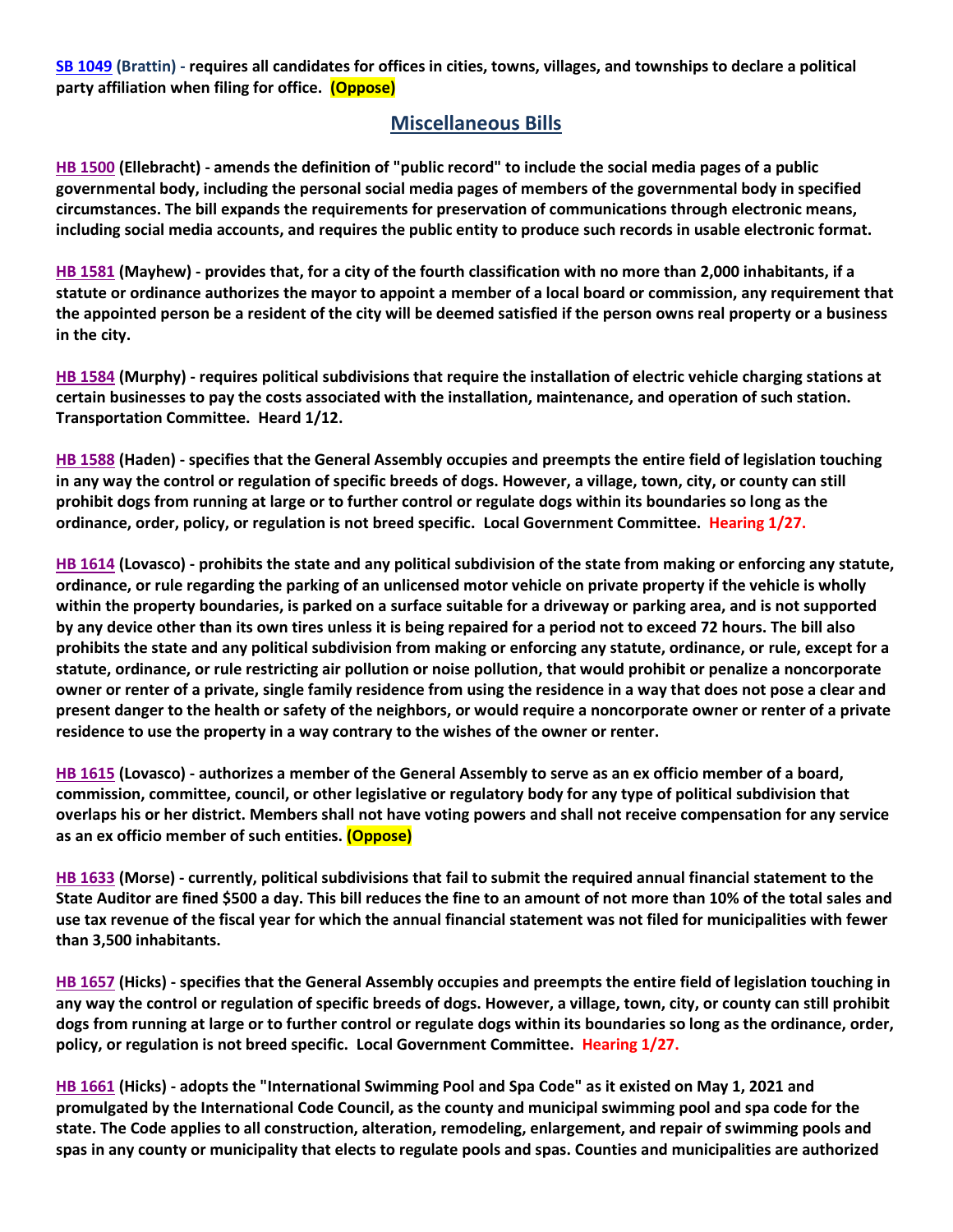**to establish procedures for the administration and enforcement of the International Swimming Pool and Spa Code, and are authorized to adopt local amendments to the Code or amendments made by the International Code Council. Economic Development Committee.**

**[HB 1764](https://house.mo.gov/Bill.aspx?bill=HB1764&year=2022&code=R) (Sander) - any city or county shall have the authority to adopt regulations with respect to outdoor advertising that are more restrictive than the height, size, lighting and spacing provisions of sections 226.500 to 226.600; except that, such regulations shall not have the effect of prohibiting outdoor advertising in its entirety, unless the location proposed is adjacent to a highway designated as a scenic byway under federal law. In locations where outdoor advertising is prohibited under federal or state law due to proximity to a scenic byway, all utilities shall be buried underground.**

**[HB 1837](https://house.mo.gov/Bill.aspx?bill=HB1837&year=2022&code=R) (Gray) - prohibits 3rd & 4th cities in St. Louis County from imposing a fee for a false alarm to which the police department responds if it is the alarm user's first false alarm in a twelve-month period.**

**[HB 2014](https://house.mo.gov/Bill.aspx?bill=HB2014&year=2022&code=R) (Kelly) - public governmental bodies may close meetings, records, and votes to the extent they relate to recordings of communications of a public employee.**

**[HB 2049](https://house.mo.gov/Bill.aspx?bill=HB2049&year=2022&code=R) (DeGroot) - clarifies definitions of public meetings and public records and closes email addresses and telephone numbers submitted to a public governmental body by individuals or entities for the sole purpose of receiving electronic or other communications limited to newsletter. (Support)**

**[HB 2078](https://www.house.mo.gov/Bill.aspx?bill=HB2078&year=2022&code=R) (Schroer) - prohibits political subdivisions from enacting ordinances more restrictive than the federal Clean Air Act for refrigerants.**

**[HB 2183](https://house.mo.gov/Bill.aspx?bill=HB2183&year=2022&code=R) (Proudie) - specifies that limited liability companies that own real property in St. Louis County must designate a contact person with the county clerk.**

**[HB 2209](https://house.mo.gov/Bill.aspx?bill=HB2209&year=2022&code=R) (Hurlbert) - the state, any political subdivision thereof, and any other entity that receives public funds shall not establish, levy, maintain, or collect any fee for parking on any public street or road and shall not use any mechanical or electronic device to receive funds for such a fee including, but not limited to, on-street parking meters.**

**[HB 2288](https://www.house.mo.gov/Bill.aspx?bill=HB2288&year=2022&code=R) (Terry) - enacts terms limits of 8 years for mayors in 4th class cities. Changes aldermen to alders.**

**[HB 2437](https://house.mo.gov/Bill.aspx?bill=HB2437&year=2022&code=R) (Smith) - limits claims brought by political subdivisions against certain entities who are parties to a statewide opioid settlement agreement.**

**[HB 2454](https://house.mo.gov/Bill.aspx?bill=HB2454&year=2022&code=R) (Murphy) - provides that political subdivisions shall not enforce any ordinances struck down by a court and that the chief executive of the political subdivision may be fined for any such enforcement.**

**[HB 2457](https://house.mo.gov/Bill.aspx?bill=HB2457&year=2022&code=R) (Burnett) - repeals the state prohibition of local governments regulating paper and plastic bags.**

**[HB 2481](https://house.mo.gov/Bill.aspx?bill=HB2481&year=2022&code=R) (Mackey) - in a civil action brought by the attorney general against a political subdivision including, but not limited to, school districts, the court shall award attorney's fees, court costs, and all other expenses incurred by the political subdivision or school district in defense of any such action brought if the action is terminated in favor of the political subdivision or school district.**

**[SB 697](https://www.senate.mo.gov/22info/BTS_Web/Bill.aspx?SessionType=R&BillID=71259741) (Gannon) - a village, town, city, or county may prohibit dogs from running at large or further control or regulate dogs within its boundaries so long as the ordinance, order, policy, or regulation is not breed specific. Local Government Committee.**

**[SB 724](https://www.senate.mo.gov/22info/BTS_Web/Bill.aspx?SessionType=R&BillID=71259818) (Hegeman) - if a political subdivision's failure to timely submit annual financial statement is the result of fraud or other illegal conduct by an employee or officer of the political subdivision, the political subdivision shall not be subject to a fine if the statement is filed within 30 days of discovery of the fraud or illegal conduct. If the political**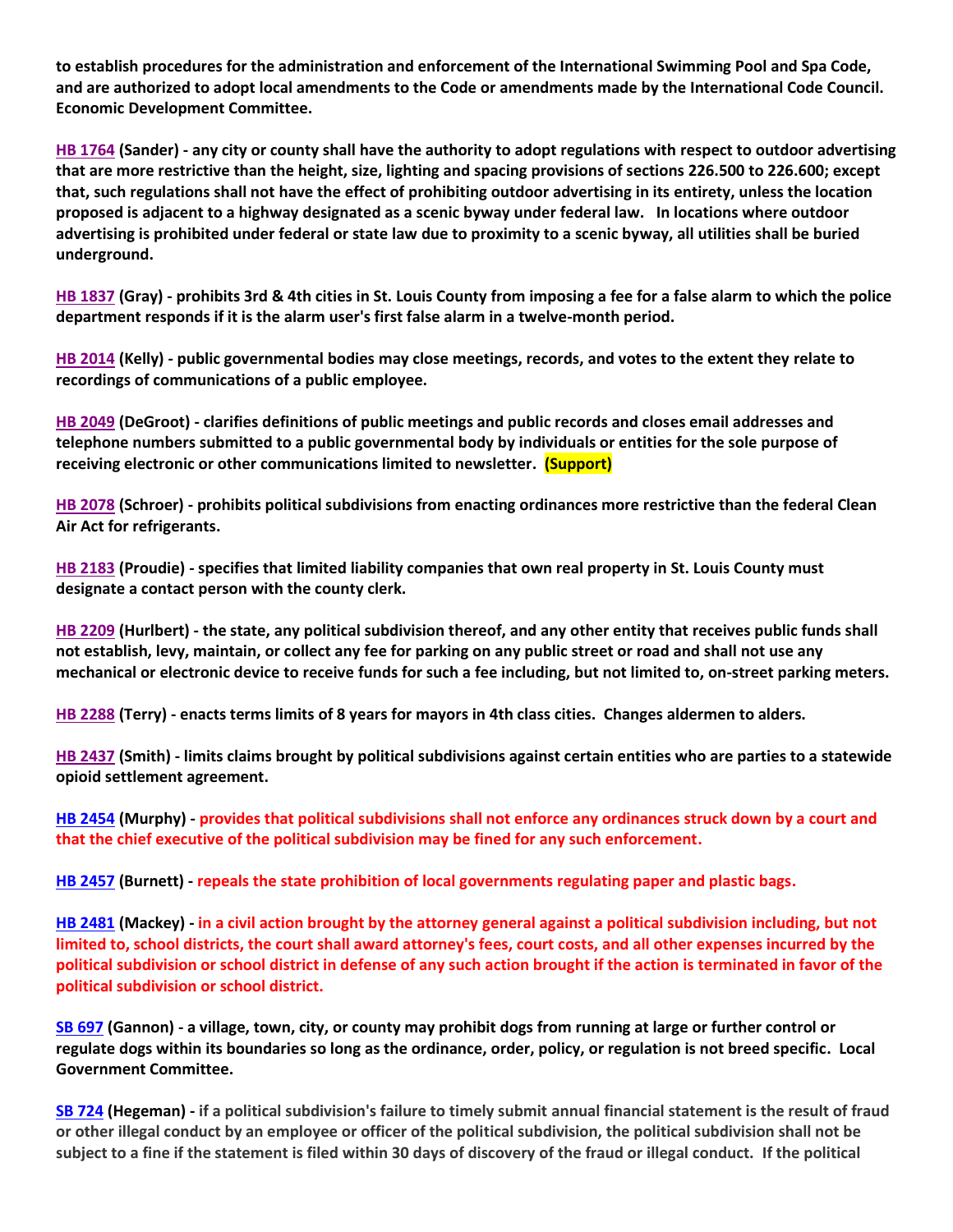**subdivision has an outstanding balance for fines at the time it files its first annual financial statement after August 28, 2022, the Director of Revenue shall make a one-time downward adjustment to such outstanding balance in an amount that reduces the outstanding balance by 90%. If the Director of Revenue determines a fine is uncollectable, the Director shall have the authority to make a one-time downward adjustment to any outstanding penalty. This act provides that if a political subdivision with outstanding fines or penalties fails to file a financial statement after August 28, 2022 and before January 31, 2023 or fails to file any financial statement after January 31, 2023, the Director of Revenue shall notify the Attorney General who shall initiate the process to disincorporate the political subdivision. Local Government Committee.**

#### **[SB 842](https://www.senate.mo.gov/22info/BTS_Web/Bill.aspx?SessionType=R&BillID=71259877) (Moon) - repeals the prescription drug monitoring program. Public Safety Committee. (Oppose)**

**[SB 867](https://www.senate.mo.gov/22info/BTS_Web/Bill.aspx?SessionType=R&BillID=71259909) (Koenig) - establishes the statewide mechanical contractor license for mechanical contractors which shall be regulated by the Division of Professional Registration, within the Department of Commerce and Insurance. This act creates the Office of Mechanical Contractors within the Division to carry out the provisions of this act. Political subdivisions may establish their own local mechanical contractor's license but shall recognize a statewide mechanical contractor license in lieu of a local license for the purposes of performing contracting work or obtaining permits to perform work within such political subdivision. No political subdivision may require the employees of a statewide licensed mechanical contractor or its subcontractors or manufacturers' representatives to obtain journeymen licenses, apprenticeship licenses, or occupational licenses that require passing any examination or any special requirements to assess proficiency.**

**[SB 891](https://www.senate.mo.gov/22info/BTS_Web/Bill.aspx?SessionType=R&BillID=71259885) (Moon) - creates recall provisions for elected municipal officials.**

**[SB 930](https://www.senate.mo.gov/22info/BTS_Web/Bill.aspx?SessionType=R&BillID=71259916) (Koenig) - a public governmental body is authorized to close records that are related to email addresses and telephone numbers submitted to a public governmental body by individuals or entities for the sole purpose of receiving electronic or other communications. (Support)**

**[SB 1028](https://www.senate.mo.gov/22info/BTS_Web/Bill.aspx?SessionType=R&BillID=72748795) (Moon) - provides a cause of action against a public body that causes economic detriment to a person for misapplication or unequal enforcement of the law.** 

# **Personnel & Employment Bills**

**[HB 1640](https://house.mo.gov/Bill.aspx?bill=HB1640&year=2022&code=R) - (Seitz) - recognizes posttraumatic stress disorder (PTSD) as an occupational disease, under Chapter 287, RSMo dealing with Workers Compensation, when diagnosed in specified first responders.**

**[HB 1651](https://house.mo.gov/Bill.aspx?bill=HB1651&year=2022&code=R) (Nurrenbern) - subjects public employers to the state minimum wage law.**

**[HB 1656](https://house.mo.gov/Bill.aspx?bill=HB1656&year=2022&code=R) (Hicks) - specifies that no political subdivision can require its employees to reside within a jurisdiction. Public Safety Committee. Hearing 1/25.**

**[HB 1794](https://house.mo.gov/Bill.aspx?bill=HB1794&year=2022&code=R) (Windham) - requires all police officers in St. Louis County to be paid a minimum of \$20 per hour.**

**[HB 1819](https://house.mo.gov/Bill.aspx?bill=HB1819&year=2022&code=R) (Gray) - during the application or interview process for employment as a peace officer, an applicant shall disclose whether he or she has had any complaints, disciplinary actions, or internal investigations as a peace officer while employed with any other law enforcement agency. If so, he or she shall undergo a psychological evaluation prior to being hired as a peace officer to determine whether he or she can effectively work in the field of law enforcement. If, after the psychological evaluation, the applicant is found qualified, he or she shall receive additional training addressing the issue that resulted in any such complaint, disciplinary action, or internal investigation.**

**[HB 1825](https://house.mo.gov/Bill.aspx?bill=HB1825&year=2022&code=R) (Gray) - all peace officer recruits shall, upon hire and every three years thereafter, attend a training program that provides community relations, diversity, sensitivity, and cultural competency training. All existing peace officers in this state shall attend a community relations, diversity, sensitivity, and cultural competency training program every**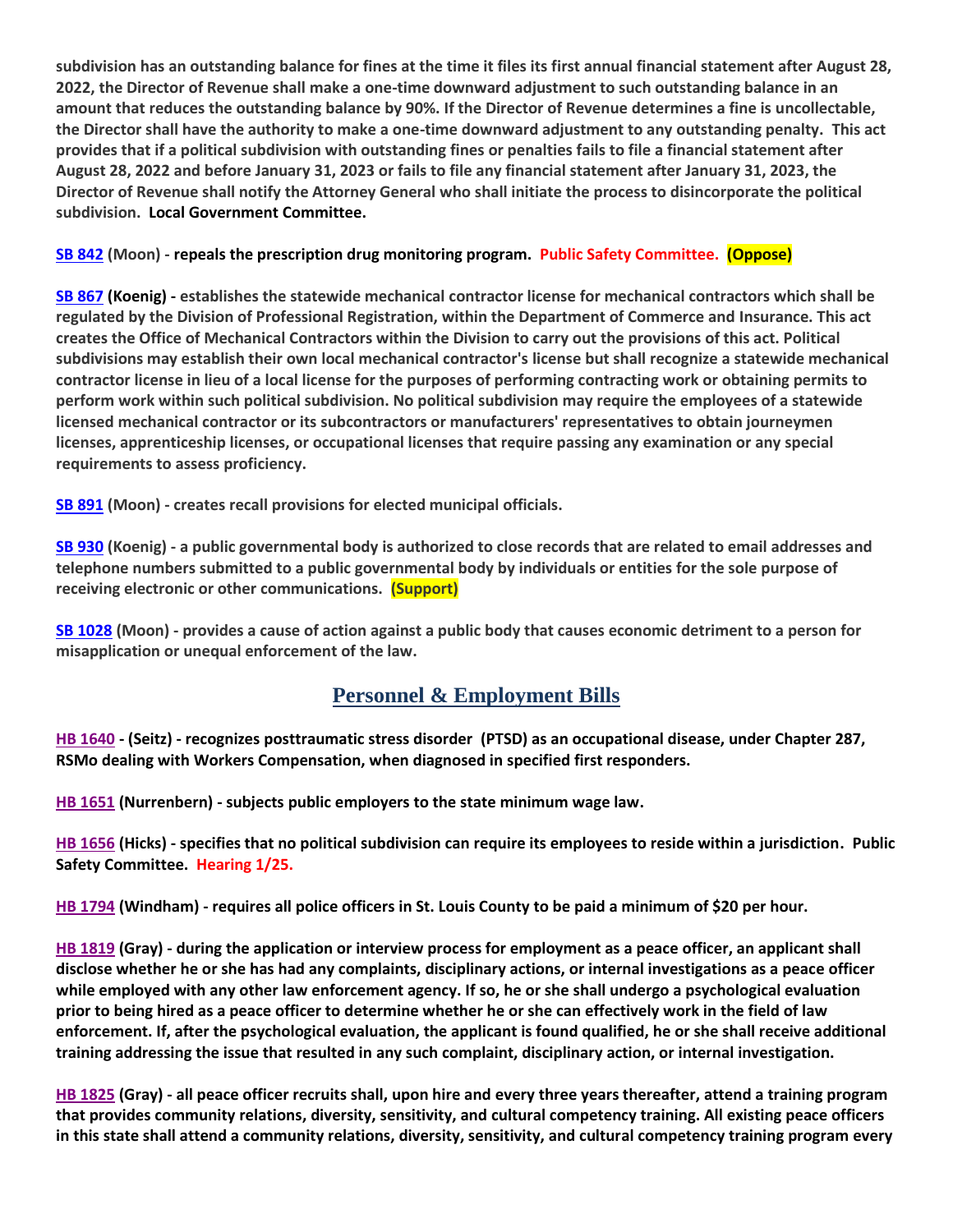**three years. Such instruction shall include training through discipline, public information activity, and efficient frontline police work.**

**[HB 2063](https://house.mo.gov/Bill.aspx?bill=HB2063&year=2022&code=R) (Sauls) - establishes disciplinary procedures for firefighters.**

**[HB 2064](https://house.mo.gov/Bill.aspx?bill=HB2064&year=2022&code=R) (Sauls) - adds additional conditions for worker compensation claims for firefighters.** 

**[HB 2066](https://house.mo.gov/Bill.aspx?bill=HB2066&year=2022&code=R) (Sauls) - adds additional conditions for worker compensation claims for firefighters.**

**[HB 2439](https://house.mo.gov/Bill.aspx?bill=HB2439&year=2022&code=R) (Hovis) - adds additional grounds for when the Director of the Department of Public Safety shall discipline peace officers. Crime Prevention Committee. Hearing 1/24.**

**[SB 689](https://www.senate.mo.gov/22info/BTS_Web/Bill.aspx?SessionType=R&BillID=71259715) (Williams) - adds additional grounds for when the Director of the Department of Public Safety shall discipline peace officers. Public Safety Committee.**

**[SB 708](https://www.senate.mo.gov/22info/BTS_Web/Bill.aspx?SessionType=R&BillID=71259735) (Beck) - provides that post-traumatic stress disorder (PTSD) diagnosed in any person who is a firefighter, police officer, emergency medical technician, emergency medical dispatcher or other first responder shall be presumed as an occupational disease resulting from employment if the person has completed at least 5 years of employment and the person was examined by a medical professional upon commencing employment and the examination failed to reveal any evidence of PTSD. Insurance Committee.**

**[SB 728](https://www.senate.mo.gov/22info/BTS_Web/Bill.aspx?SessionType=R&BillID=71259712) (Onder) - establishes the "Public Employee Janus Rights Act," permitting a public body to withhold fees from public employee paychecks for the purpose of paying any portion of labor organization dues, agency shop fees, or any other fees paid to a labor organization only with the written, informed consent of the public employee. The act also requires the public employee's written, informed consent for labor organizations to use such fees or dues for political purposes. Any authorization required by this act may be in written or electronic form. Any authorization must be submitted to the public body employer before such fees may be withheld. Furthermore, the employer shall require clear and compelling evidence that the authorization was freely given. Any consent given by an employee may be revoked at any time. Failure to comply with these requirements on the part of an employer shall result in a fine of no more than \$500 per violation. General Laws Committee.**

**[SB 854](https://www.senate.mo.gov/22info/BTS_Web/Bill.aspx?SessionType=R&BillID=71259653) (Washington) - the POST Commission and the Attorney General shall each create and maintain a database that shall store public data related to officer misconduct. Each law enforcement agency shall submit individual officer data which shall be redacted of personal identifying information of the officer. Public Safety Committee.**

#### **Public Safety Bills**

**[HB 1459](https://house.mo.gov/Bill.aspx?bill=HB1459&year=2022&code=R) (Brown) - repeals Section 21.750 in which the General Assembly preempts the entire field of firearms regulation. Political subdivisions will now be able to regulate firearms in any manner allowed by state and federal law and that is consistent with their police powers or charter.**

**[HB 1462](https://house.mo.gov/Bill.aspx?bill=HB1462&year=2022&code=R) (Schnelting) - allows a concealed carry permit holder to lawfully carry firearms on public transportation, as defined in the bill. Anyone with a permit may also carry a firearm while traveling by bus. General Laws Committee.**

**[HB 1476](https://house.mo.gov/Bill.aspx?bill=HB1476&year=2022&code=R) (Schroer) - returns the control of the City of St. Louis Police Department back to the Board of Police Commissioners.**

**[HB 1568](https://house.mo.gov/Bill.aspx?bill=HB1568&year=2022&code=R) (Sharp) - a person commits the offense of unlawful discharge of a firearm if that person, with criminal negligence, discharges a firearm within or into the limits of any municipality.**

**[HB 1582](https://house.mo.gov/Bill.aspx?bill=HB1582&year=2022&code=R) (Murphy) - prohibits tampering with multiple car doors.**

**[HB 1660](https://house.mo.gov/Bill.aspx?bill=HB1660&year=2022&code=R) (Hicks) - allows concealed carry permit holders to lawfully carry firearms on public transportation. "Public transportation system" is defined in the bill. In addition, this bill exempts persons transporting non-functioning or**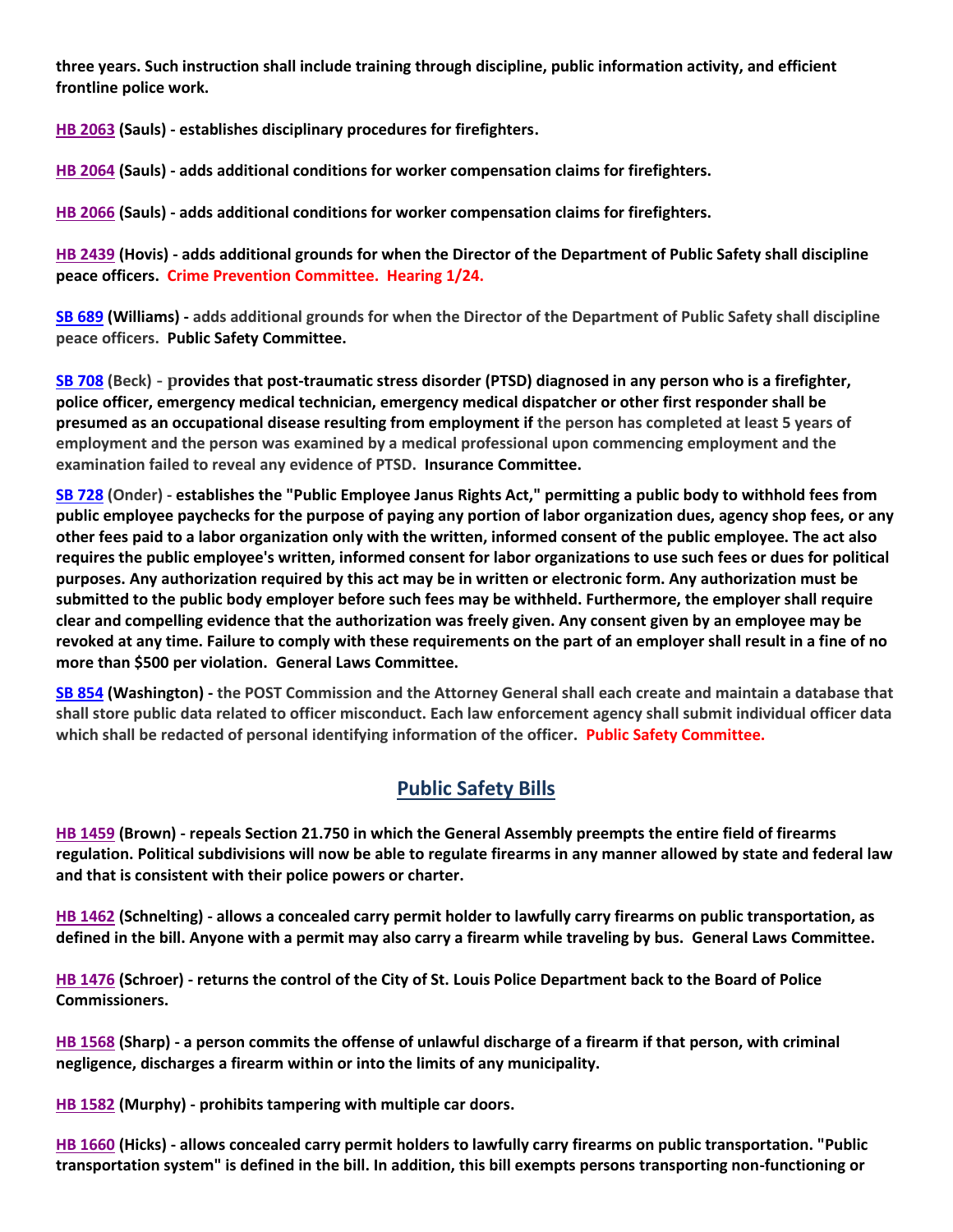**unloaded firearms on buses from the crimes prohibiting the possession of weapons on buses. General Laws Committee.**

**[HB 1698](https://house.mo.gov/Bill.aspx?bill=HB1698&year=2022&code=R) (Baker) - allows firearms in churches and other places of worship with a concealed carry permit.**

**[HB 1731](https://house.mo.gov/Bill.aspx?bill=HB1731&year=2022&code=R) (Barnes) - establishes the offenses of harassment of a school or recreation athletic official and entry or remaining on site of a school or recreation athletic contest after being forbidden. (Support)**

**[HB 1759](https://house.mo.gov/Bill.aspx?bill=HB1759&year=2022&code=R) (Dogan) - requires law enforcement agencies to adopt written investigation policies for officer-involved deaths.**

**[HB 1780](https://house.mo.gov/Bill.aspx?bill=HB1780&year=2022&code=R) (Windham) - requires law enforcement officers to give persons under arrest forty-eight hours to arrange for their motor vehicle to be removed before authorizing a towing company to remove a motor vehicle.**

**[HB 1823](https://house.mo.gov/Bill.aspx?bill=HB1823&year=2022&code=R) (Gray) - requires law enforcement agencies to adopt written investigation policies for officer-involved deaths.**

**[HB 1865](https://house.mo.gov/Bill.aspx?bill=HB1865&year=2022&code=R) (Rowland) - a person commits the offense of unlawful discharge of a firearm if that person, with criminal negligence, discharges a firearm within or into the limits of any municipality.**

**[HB 1912](https://house.mo.gov/Bill.aspx?bill=HB1912&year=2022&code=R) (Schroer) - allows firearms in churches and other places of worship with a concealed carry permit.**

**[HB 1915](https://house.mo.gov/Bill.aspx?bill=HB1915&year=2022&code=R) (Schroer) - a person commits the offense of unlawful discharge of a firearm if that person, with criminal negligence, discharges a firearm within or into the limits of any municipality.**

**[HB 2154](https://house.mo.gov/Bill.aspx?bill=HB2154&year=2022&code=R) (Perkins) - the costs of installing a fire hydrant, excluding dry fire hydrants, within the city limits of an incorporated city shall be paid by the city. If a city cannot or does not pay for the installation of such a fire hydrant, the city shall not require the installation of any such fire hydrant. Public Safety Committee. Hearing 1/25.**

**[HB 2422](https://house.mo.gov/Bill.aspx?bill=HB2422&year=2022&code=R) (Manlove) - prohibits carotid restraints, except under certain circumstances, and provides for peace officer dismissal and license revocation based on improper use of choke-holds and carotid restraints.**

**[HB 2432](https://house.mo.gov/Bill.aspx?bill=HB2432&year=2022&code=R) (Roden) - returns the control of the City of St. Louis Police Department back to the Board of Police Commissioners.**

**[SB 795](https://www.senate.mo.gov/22info/BTS_Web/Bill.aspx?SessionType=R&BillID=71259650) (Washington) -modifies provisions relating to police use of force. Judiciary/Criminal Jurisprudence Committee.**

**[SB 804](https://www.senate.mo.gov/22info/BTS_Web/Bill.aspx?SessionType=R&BillID=71263286) (Onder) - a person carrying a concealed firearm who possesses a valid concealed carry permit or endorsement shall not be prohibited from accessing or using any public transportation system. The person may not be harassed or detained for carrying a concealed firearm on the property, vehicles, or conveyances owned, contracted, or leased by such systems that are accessible to the public. Additionally, an employee of the Bi-State Development Agency may carry a weapon into any facility or conveyance of the agency. General Laws Committee. Hearing 1/25.**

**[SB 859](https://www.senate.mo.gov/22info/BTS_Web/Bill.aspx?SessionType=R&BillID=71259622) (Mosley) - creates police protection districts which shall be a political subdivision organized and empowered to supply protection to people and property from crimes and hazards, to render first aid for the purpose of saving lives, and to give assistance in the event of an accident or emergency. The police protection district must consist of contiguous tracts or parcels of property containing all or parts of one county and may include, in whole but not in part, any city, town, or village. Public Safety Committee.**

**[SB 1012](https://www.senate.mo.gov/22info/BTS_Web/Bill.aspx?SessionType=R&BillID=72392417) (Eigel) - returns St. Louis City police to state control under a board of commissioners appointed by the Governor.**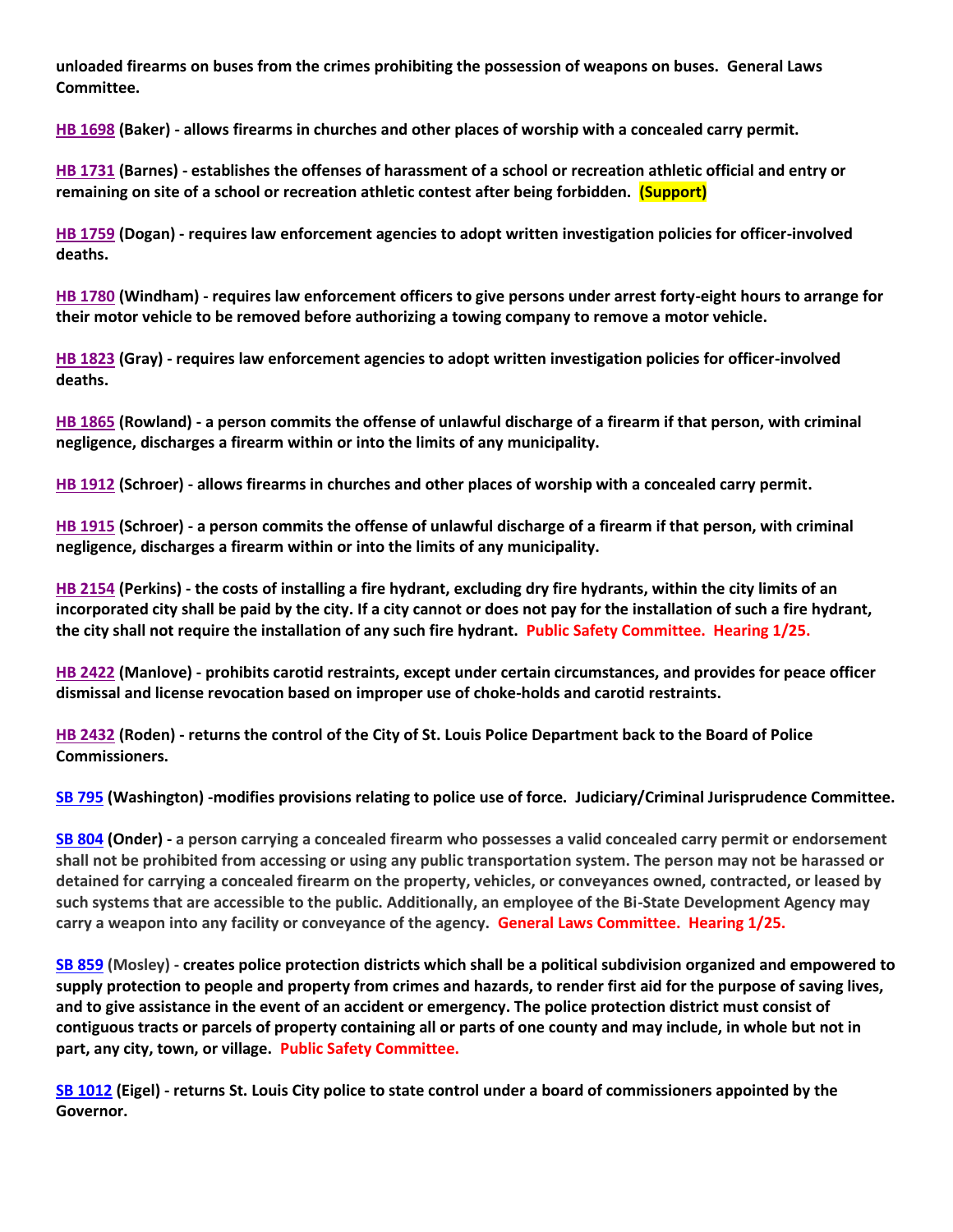**[SB 1033](https://www.senate.mo.gov/22info/BTS_Web/Bill.aspx?SessionType=R&BillID=72748800) (Rizzo) -** repeals provisions relating to law enforcement officers who enforce certain federal laws or who provide material aid to federal law enforcement officers.

## **Taxation & Revenue Bills**

**[HB 1583](https://house.mo.gov/Bill.aspx?bill=HB1583&year=2022&code=R) (Murphy) - if, prior to the expiration of a temporary levy increase, voters approve a subsequent levy increase, the new tax rate ceiling shall remain in effect only until such time as the temporary levy expires under the terms originally approved by a vote of the people, at which time the tax rate ceiling shall be decreased by the amount of the temporary levy increase. If, prior to the expiration of a temporary levy increase, voters of a political subdivision are asked to approve an additional, permanent increase to the political subdivision's tax rate ceiling, voters shall be submitted ballot language that clearly indicates that if the permanent levy increase is approved, the temporary levy shall be made permanent. Ways & Means Committee. Heard 1/12. Passed Committee 1/19.**

**[HB 1733](https://house.mo.gov/Bill.aspx?bill=HB1733&year=2022&code=R) (O'Donnell) - Requires auto dealers to collect and remit sales tax on motor vehicle sales.**

**[HB 1740](https://house.mo.gov/Bill.aspx?bill=HB1740&year=2022&code=R) (Dogan) - prohibits telecommuting work from being subject to earnings taxes.**

**[HB 1779](https://house.mo.gov/Bill.aspx?bill=HB1779&year=2022&code=R) (Windham) - removes the state sales tax on any retail sales on food and imposes a tax on the transfer of every decedent's estate in the state that has a value of at least \$25,000.**

**[HB 2214](https://house.mo.gov/Bill.aspx?bill=HB2214&year=2022&code=R) (Hurlbert) - allows any municipality to levy up to 1/2 cent sales tax for public safety. Also allows any municipality with a fire department, municipality contracting for fire service or fire district to levy and additional 1/2 cent sales tax for fire service. All taxes must be approved by a 4/7 vote. The League has long opposed sales tax authority for County fire districts.**

**[HB 2220](https://house.mo.gov/Bill.aspx?bill=HB2220&year=2022&code=R) (Falkner) - relates to penalties for failure to file annual municipal finance reports. Penalties could include disincorporation.**

**[HB 2467](https://house.mo.gov/Bill.aspx?bill=HB2467&year=2022&code=R) (Merideth) - any political subdivision may adopt an order, ordinance, or regulation increasing the tax levied on cigarettes and tobacco products within the boundaries of such political subdivision, subject to voter approval.**

**[HJR 67](https://house.mo.gov/Bill.aspx?bill=HJR67&year=2022&code=R) (Ellebracht) - constitutional amendment to prevent the increase of assessments of residential, real property by more than 3% in any calendar year.**

**[HJR 90](https://house.mo.gov/Bill.aspx?bill=HJR90&year=2022&code=R) (Terry) - Reduces property tax assessments on senior citizens and disabled persons by fifty percent.**

**[SB 911](https://www.senate.mo.gov/22info/BTS_Web/Bill.aspx?SessionType=R&BillID=71259794) (Eigel) - for the 2022 and 2023 calendar years, this act requires each political subdivision to reduce its property tax levy such that the amount of tax revenue generated by such tax levy shall be reduced by an amount that is substantially equal to the total amount of funds received by such political subdivision pursuant to the American Rescue Plan Act of 2021 during such calendar years. Clearly violates federal law. (Oppose)**

**[SB 967](https://www.senate.mo.gov/22info/BTS_Web/Bill.aspx?SessionType=R&BillID=71406282) (Hough) - requires all motor vehicle dealers to apply to collect and remit sales tax on motor vehicles sold by such dealer.**

# **Transportation and Vehicle Bills**

**[HB 2007](https://house.mo.gov/Bill.aspx?bill=HB2007&year=2022&code=R) (Haffner) - currently, if a driver is charged with a moving violation and fails to dispose of the charges as ordered without good cause, the court informs the resident that it WILL instruct the Department of Revenue to suspend the defendant's driver's license until charges are properly disposed. Under this bill, the court will inform the defendant that it MAY instruct the Department of Revenue to suspend the defendant's license.**

**[SB 782](https://www.senate.mo.gov/22info/BTS_Web/Bill.aspx?SessionType=R&BillID=71259873) (Moon) - repeals the gas tax increase. Transportation Committee. (Oppose)**